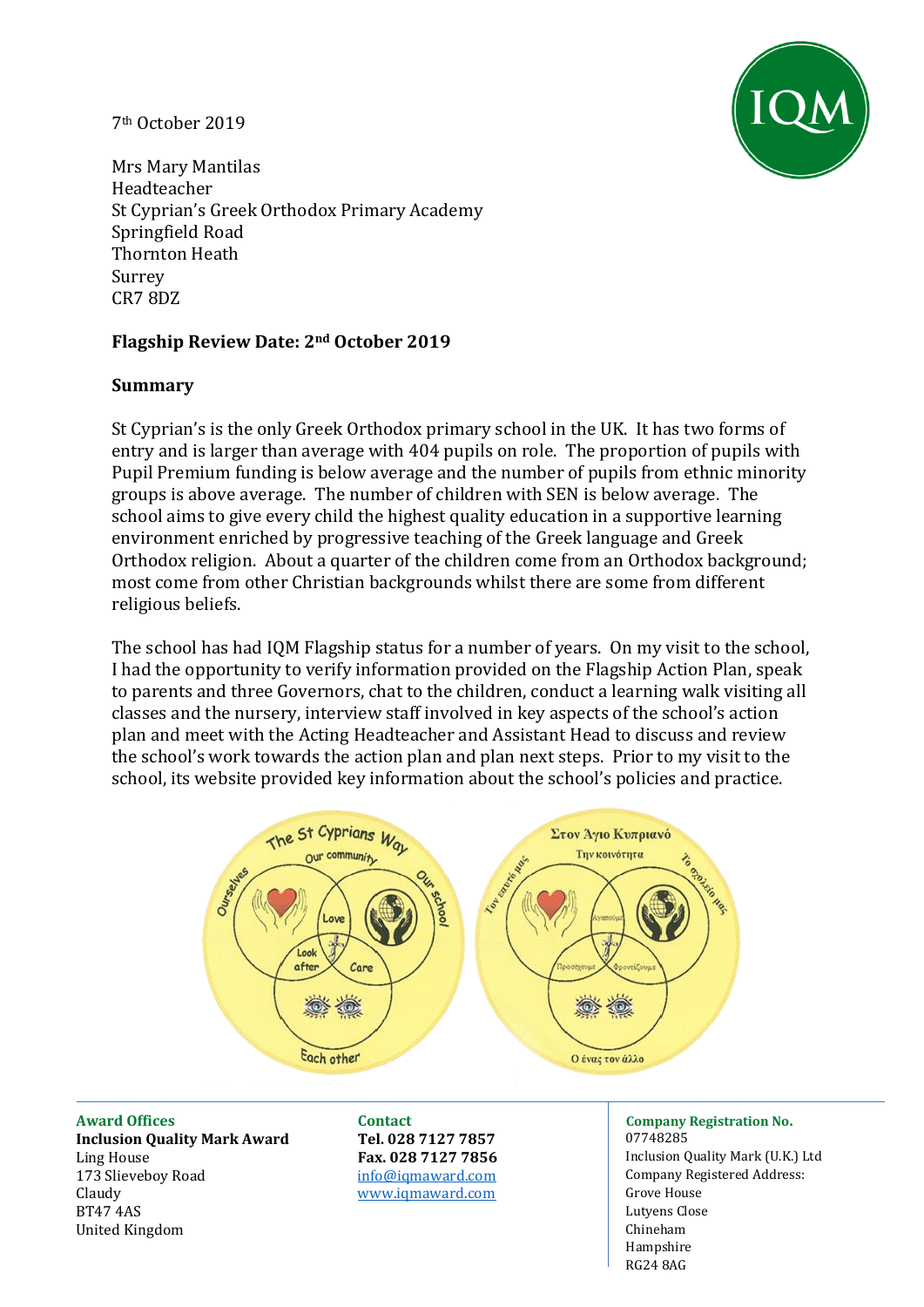St Cyprian's is a happy and welcoming school providing a safe and supportive environment that enables pupils to flourish and reach their potential. Children have a deep understanding of the St Cyprian's Way which underpins their attitudes and behaviour. They know that if they love, care and look after themselves, each other and their community, they will grow to be responsible citizens. These learning behaviours are taught from the Early Years where the children are introduced to the ideas of independence, respect, resilience, reflection and collaboration. In all parts of the school the children were well-mannered, always holding doors open for others and engaged in their learning.

Staff have visited other schools including special schools in their cluster group and have found these meetings thought provoking and useful. St Cyprian's also hosted a meeting in June 2018. Staff have visited schools in Italy and Sweden and each time they try to bring back an idea which could improve practice in St Cyprian's, for example evidencing incremental progress for those with extreme SEN, having a greater focus on child centred learning and creating a rich outdoor environment for children to learn outside.

On the day of this review Father Chris came in for assembly to talk to all the children and parents as it was St Cyprian's Day. He complemented the children on how respectfully they entered the hall. He spoke to them about their diversity and that everybody is different but we are not here for ourselves. With good humour he was able to recount a story of how a bully can change and that we can all change.

As you enter the school everybody goes through a chapel area, with icons and a prayer box. There is a picture of Archbishop Nikitas who will shortly be visiting the school. The school proudly shows off its shield for winning the Croydon Football league for the first time in its history. The displays in the corridor tie British Values to the ancient Greek philosophers. There is a display combining themes of Our School, Our Community and Our World. There is a Remembrance display and examples of good writing. Another display shows how each world religion is respected with artefacts and pictures. There is a display encouraging good attendance and which class has the best attendance for that week. Another display shows end of year expectations for each year group. Another showing which animals are being sponsored through the WWF and a box for children to write their concerns. High expectations and high standards are well established yet set within a caring environment.

Each class is the name of a Greek Island and there is a map and an icon of its patron saint outside each door pinpointing where the island is. There is a consistent approach to the displays in each room. Each child is in a team and may be rewarded for good work and behaviour. The children explained how their picture may be moved on the Venn diagram of the St Cyprian's Way if their behaviour was not appropriate. They thought that the rewards and sanctions are right.

The school has a well-resourced nursery, library, music room and kitchen with a work counter which can be raised and lowered according to the heights of the children. Although at the moment there are no children needing a wheelchair there is a lift to enable those with physical disabilities to access the first floor. The new all-weather pitch is proving popular and there are areas for children to sit quietly in the playground. The Early Years inside and outside provision encourages imaginative play.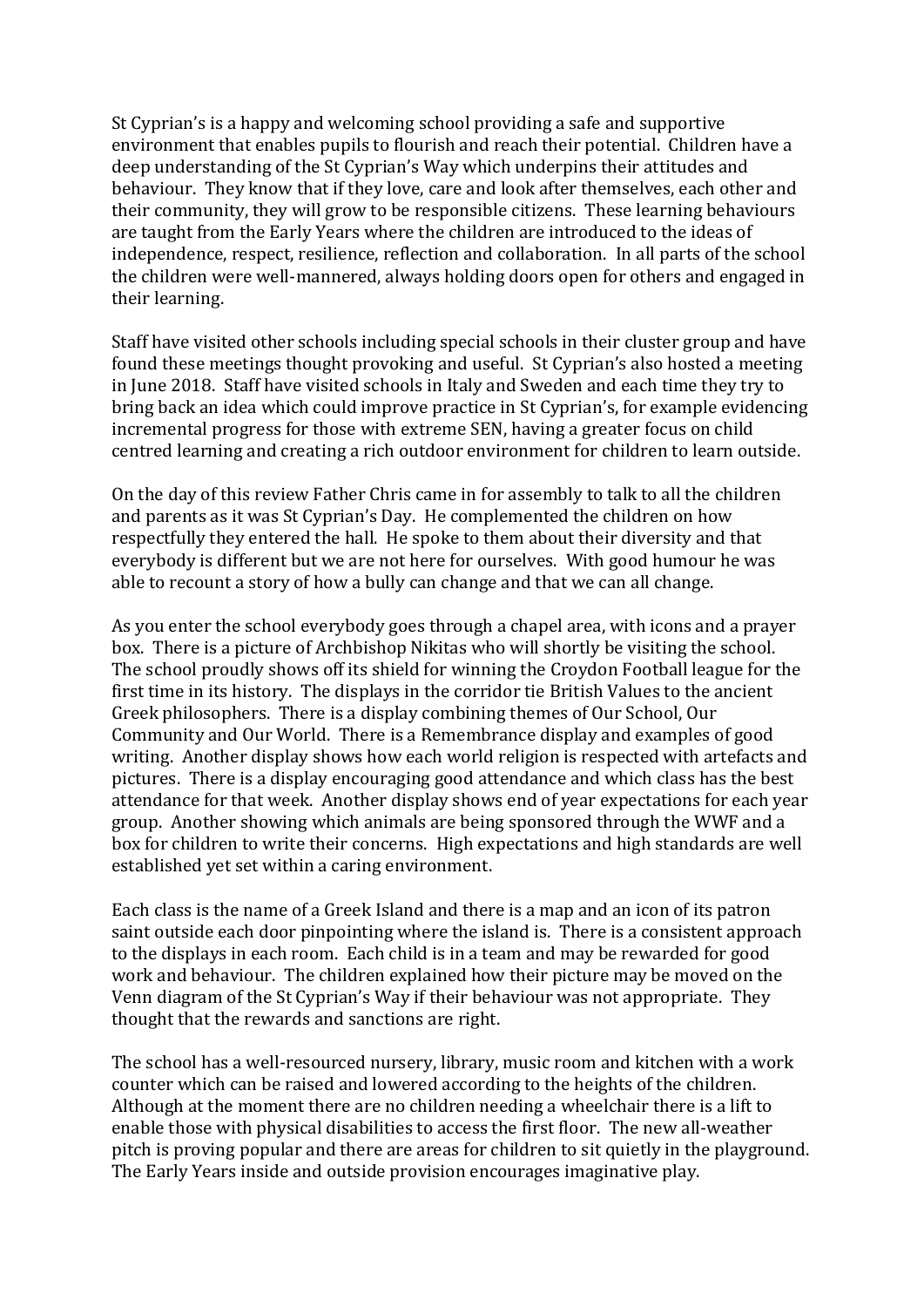It has exciting plans for the future to build a Forest School. The staff at St Cyprian's have thought carefully about all of its provision enabling all of its pupils to access all of its facilities. The school has inclusion as its heart. I recommend that its IQM flagship status continues and for it be reviewed in twelve months' time.

The next review will look closely at how the school has interacted with its Inclusion Cluster and promoted continuing outreach and in-school research. Evidence of Cluster working will underpin the capacity for the school to maintain its Flagship status.

## **Assessor: Ralph Silverman**

**Findings confirmed by Inclusion Quality Mark (UK) Ltd:** 

Tuecas

…………………………………………. Joe McCann MBA NPQH Director of Inclusion Quality Mark (UK) Ltd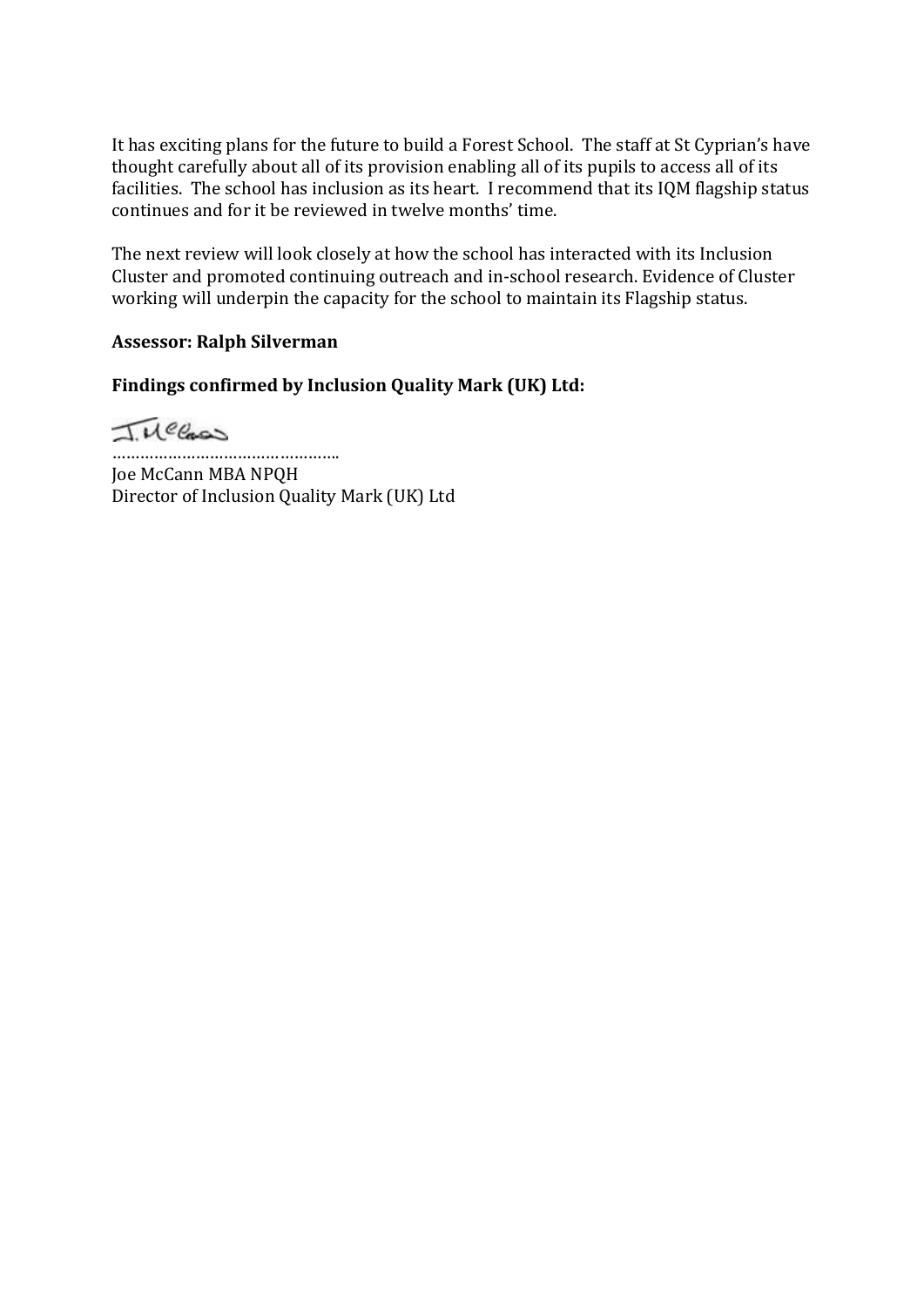

# **Commentary on the last 12 months**

Element 1:-

• **Focus on Early Years to prepare pupils to manage their emotions and be prepared to take risks and be resilient.**

Three members of staff took part in an Erasmus+ project. They spent a week in Reggio Emilio in schools in Bologna, Italy. They examined their early years' philosophy and practice where there is a greater focus on developing independence and resilience in children. The actions from the visit included: Greater focus on child centred learning, where children's interests are pursued. Greater focus on Art. Children use folders instead of books and select their own learning that they would like to add.

20 members of staff (3 EYs staff) took part in CACHE Level 2 Understanding children and young people's mental health, enabling them to be aware of signs and symptoms of ill mental health and strategies to support children. Staff are more confident is spotting early signs of mental ill health and know the next steps in providing support for children. The Acting Headteacher is now the Mental Health First Aider and she attended a two-day accredited training to help support pupils with ill mental health.

Year one and Reception have worked closely to develop five specific Learning behaviours, these are linked to insects to keep in theme with the school symbol of the bee. Staff in Early Years have also introduced 'Learning detectives' as a way of allowing children to take account of not only their own behaviour for learning but also the learning of others.

## Element 2:-

## • **To keep alive the vision of Forest Learning.**

One lesson should be delivered outdoors each week and this is evident on class timetables. Forest Leaders have delivered learning from their experience in Sweden. Staff have a good understanding of the benefits and philosophy of the outdoor environment. Forest leaders shared good practice with Croydon Forest Learning Group. Benches have been placed around the school with planters around to create a welcoming outdoor environment. The entrance to the school is very welcoming and relaxing. Four members of staff visited the Forest Learning Project in Lidkopin and Vars, (part of an Erasmus Croydon Project) in Sweden 5<sup>th</sup> – 9<sup>th</sup> May 2019. Presentations were made to school staff regarding the benefits of outdoor learning. The Site Manager and Team have planted trees in pots and started to renovate benches and tables for the designated Forest area.

The Pamper Indulge Green Project took place. This is a community project where pupils work in a community garden each week. They have been learning how to plant, grow, recycle, harvest and cook the produce. A presentation took place in July where children shared their learning experiences with parents and members of the local community. A prize giving ceremony, attended by a Croydon councillor also took place.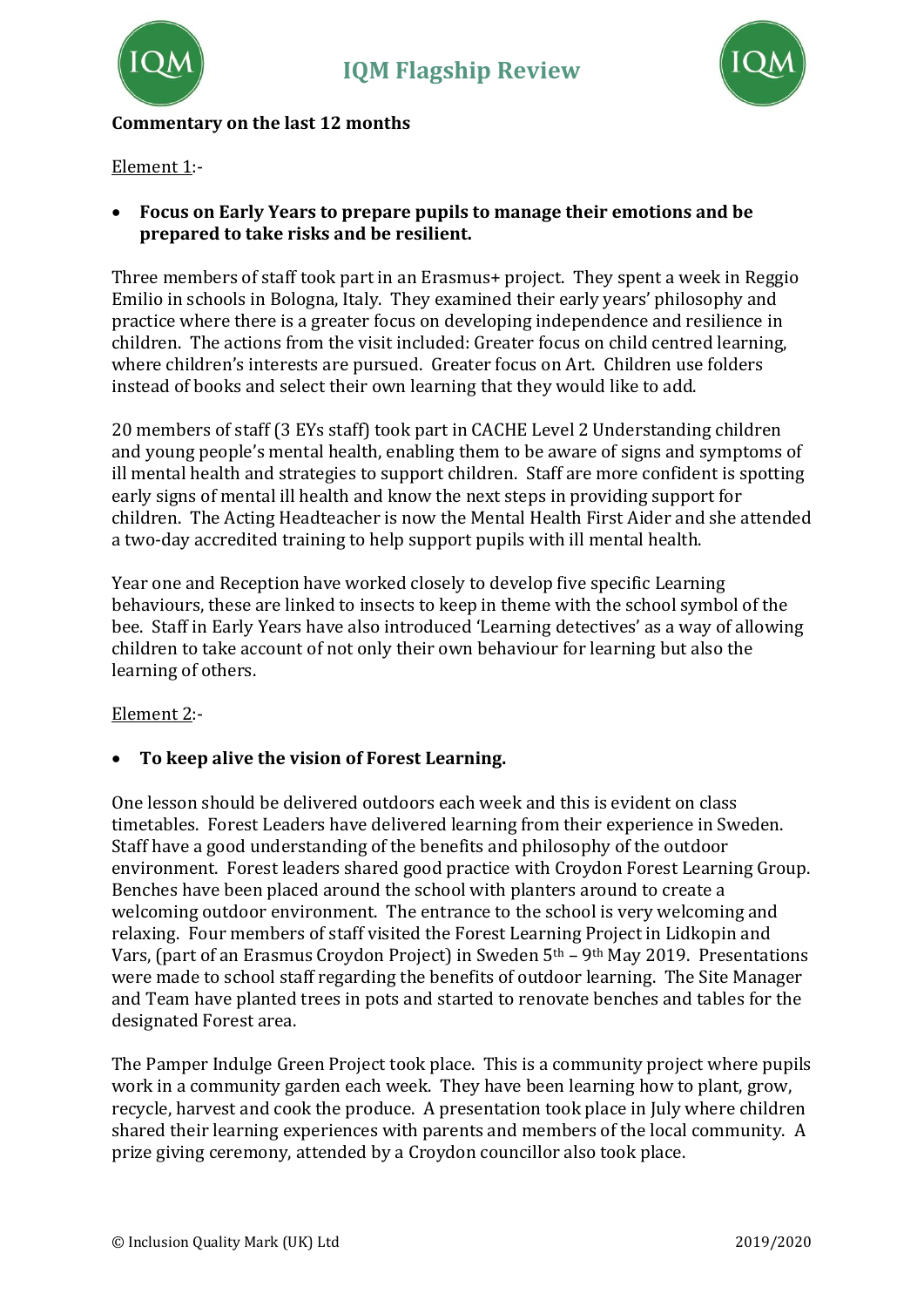



Element 3:-

# **Promote well-being, good physical and mental health for pupils at St. Cyprians and local community, including vulnerable people.**

A funding bid for the Astroturf Pitch was successful. It was officially opened by the Mayor and Mayoress of Croydon in June 2019. Children have started to enjoy the Astroturf every lunch time. This is timetabled for pupils to have an opportunity to use the pitch weekly. The School Business Manager is working with the local community to engage charity groups to use the pitch for local vulnerable young people. An ex–pupil from the 1920's donated some money towards this project. He had many fond memories of the school. The school has bought a bench in memory of his daughter who died a few years ago.

Pupils will participate in the "Zumba Showcase Extravaganza!" This will help them to learn a new, fun and exciting way to start exercising and becoming more active. Throughout the process they will also make friends and learn the rich history of Zumba. The school has a trained Graded Care Profile 2 user. This aids the early identification of pupils who may be at risk of abuse. The tool is used to aid staff in carrying out a referral to MASH.

Element 4:-

# **To extend high prior attainers in writing.**

Pupils are closely tracked throughout the academic year, through pupil progress meetings, assessment data, formative and summative assessments. Provision for this group of pupils has been through differentiated learning challenges and teaching pupils in small groups, with the addition of experienced staff, such as the Assistant Headteacher and Pupil Premium teacher. There is now a greater focus on high prior attainers in writing.

Accelerated Twilight sessions are offered to all staff in light of OfSTED's action point to increase progress of more able pupils in writing.

# Element 5:-

## **To build on the child centred approach by encouraging pupil voice in line with SEN CoP.**

Pupil Voice has continued to be encouraged, through the use of questionnaires. Pupils have had the opportunity to express their views regarding what makes them happy in school, what they are good at, how safe they feel, what they would like to improve on and their preferred subjects. There is a timetable in place for aspirational speakers. Councillor Stephen Alambridis from Merton spoke to Year 6 about politics and their aspirations. The School Council have been involved in creating and sharing playground rules with the whole school in assembly. Pupils have taken part in enterprising opportunities, raising money for the school and themselves. Pupils have pitched their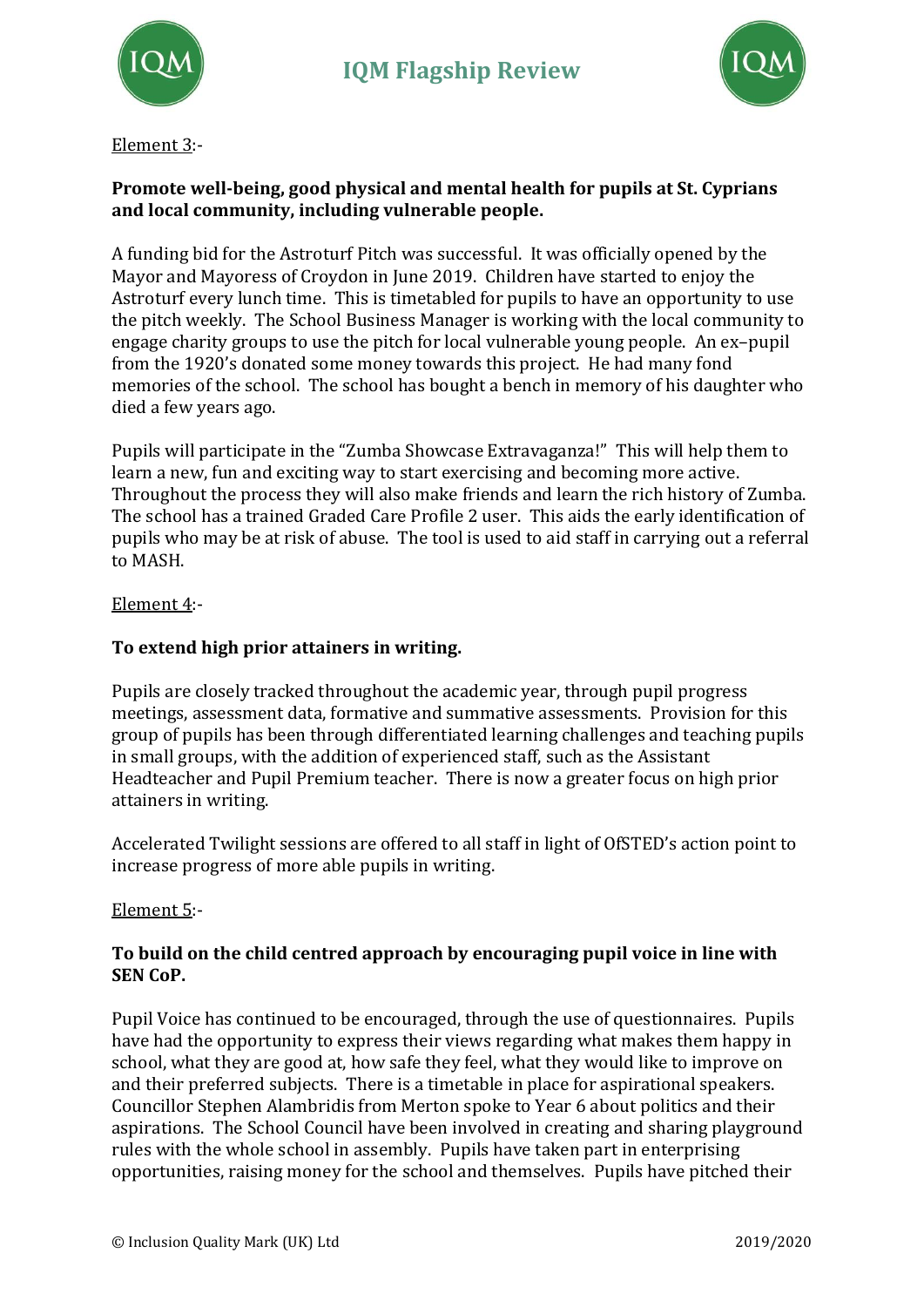



ideas to SLT, designed and created their products, advertised and then sold their products at the Christmas and Summer Fairs. Pupils have taken part in the Windrush Competition where they were given the opportunity to express their views and explain what took place. This competition was open to all schools in Croydon and two pupils from St Cyprian's were awarded with a prize.

# Element 6:-

## **To enhance pupils' understanding of how to be safe online and in our community.**

Mary Rebello (LA adviser) delivered bespoke workshops and assemblies for years 1-6. She delivered INSET for staff on online safety. A pupil safety questionnaire is carried out annually. Workshops have taken place for parents regarding being safe online. PREVENT workshops took place for years 5 and 6 by Cordelia Shaw, an LA consultant. A Gangs Activity presentation took place for pupils in years 5 and 6 and a drugs workshop was held for children in year 6 making them aware of the dangers of drugs.

## **Commentary on the next 12 months and Further Recommendations**

## **Vision of Forest Learning and philosophy which underpins this to be shared with governors, staff and pupils.**

- Breakfast meetings will be organised where the Forest Team will present the philosophy of forest learning. Staff to have a good understanding of the research that underpins the benefits of the natural environment. Pupils to be given opportunities to learn in and from the outdoor environment.
- An assembly will take place for the whole school. PPT to be shared so that children understand the significant benefits of forest learning both on physical and mental health.

## **Share benefits of Forest Learning Project in Lidkopin and Vars, Sweden with Croydon and Borough SENCOs.**

• Staff who visited Lidkoping will present their findings to Croydon. The DHT and school EP will present findings to Croydon SENCOs.

## **Outdoor learning to take place weekly.**

• Class teachers will include one outdoor learning lesson each week. The Forest Team will work with the Croydon Group to help with resources and lesson plans for outdoor learning.

## **FOSC fundraising for Forest Learning Project.**

• FOSC to contact various companies/people and ask for donations regarding Forest Learning Project.